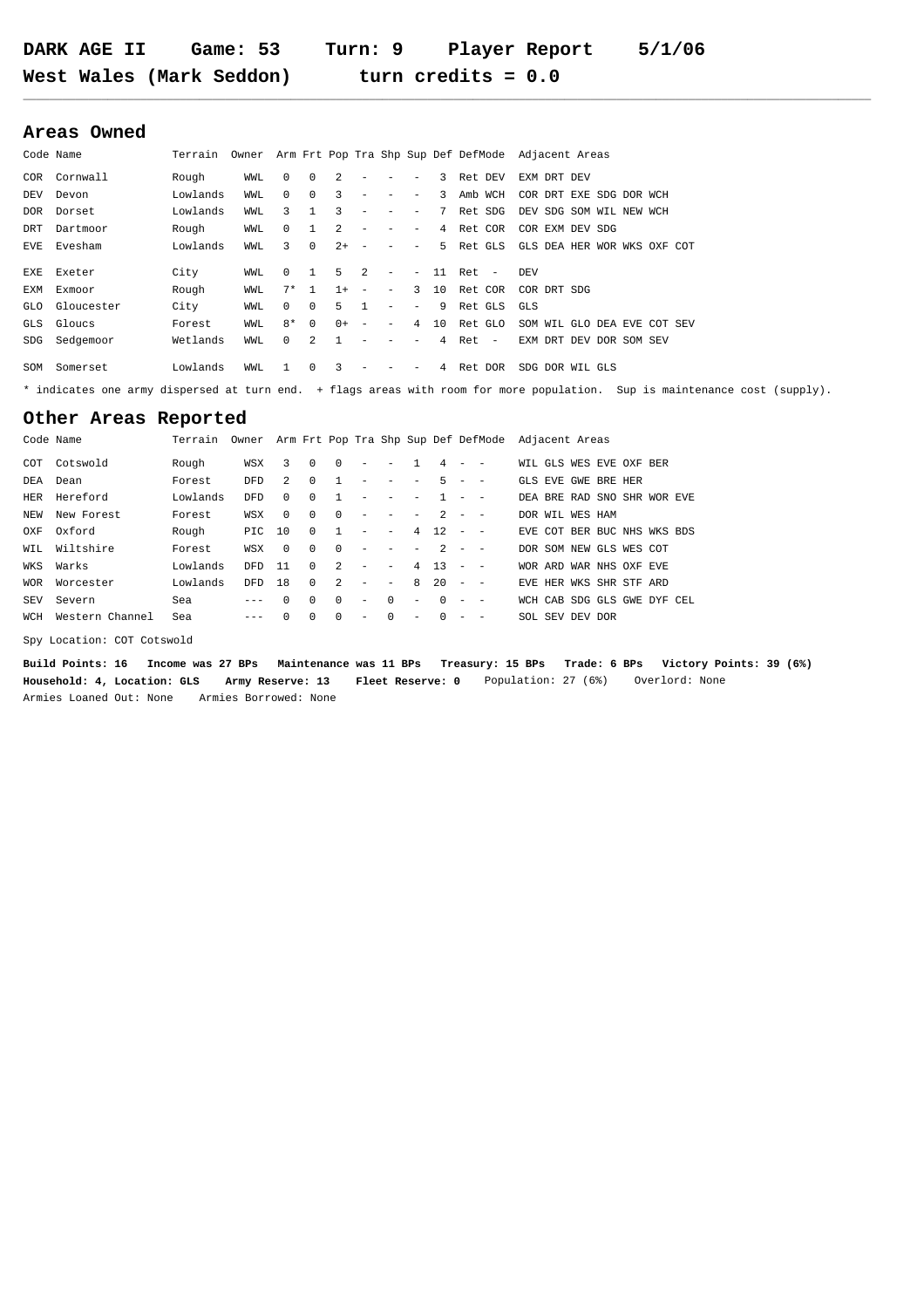# **DARK AGE II Game: 53 Turn: 9 West Wales (Mark Seddon) Actions: Build Points Available = 21** WWL 1: MOVE from EXE Exeter to DEV Devon with 2 armies, cost 1 BPs: OK WWL 2: BUILD 1 level in EXE Exeter, cost 10 BPs: OK WWL 3: MOVE from GLO Gloucester to GLS Gloucs with 1 army, cost 1 BPs: OK, but stuck in forest WWL 4: RESERVE 4 Armies in GLS Gloucs, cost 4 BPs: OK, but stuck after calling up reserves WWL 5: CASH raise 17 BPs: OK WWL 6: RESERVE 6 Armies in GLS Gloucs, cost 6 BPs: OK, but stuck after calling up reserves WWL 7: LEVY 1 Army in GLS Gloucs: Failed, Not Enough Population **WSX 7: MOVE from BER Berkshire to COT Cotswold with 6 armies, cost 1 BPs Attack with 6 armies against West Wales, 2 armies, 1 pop, defence level 4 Wessex lost 2 armies (inc 1 dispersed ), West Wales lost 2 armies (inc 2 dispersed ), 1 pop: OK** WWL 8: HOUSE raise 1 troop: OK WWL 9: LEVY 2 Armies in COR Cornwall, cost 6 BPs: OK WWL 10: MOVE from DRT Dartmoor to COR Cornwall with 2 armies, cost 1 BPs: OK WWL 11: MOVE from DEV Devon to COR Cornwall with 3 armies, cost 1 BPs: OK WWL 12: PROBE from COR Cornwall to EXM Exmoor with 10 armies, cost 1 BPs Attack with 10 armies against 2 armies, 2 forts, 2 pop, defence level 7 West Wales lost 2 armies (inc 2 dispersed ), defender lost 2 armies, 1 pop, 1 fort: OK, but stuck after probe WWL 13: FORTIFY 1 level in DRT Dartmoor, cost 1 BPs: OK **WSX 13: SABOTAGE in GLS Gloucs, cost 1 BPs: OK** WWL 14: TAX extorts 2 BPs: OK **WSX 14: MOVE from WIL Wiltshire to GLS Gloucs with 7 armies, cost 1 BPs Attack with 7 armies against West Wales, 11 armies in Forest (defensive terrain), defence level 13 Wessex lost 7 armies (inc 3 dispersed ), West Wales lost 2 armies (inc 2 dispersed ): Failed, Attack Defeated**

WWL 15: TAX extorts 2 BPs: OK

WWL 16: MOVE from SDG Sedgemoor to DOR Dorset with 2 armies, cost 1 BPs: OK

#### **Leftover Build Points:-**

9 cashed BPs returned to treasury.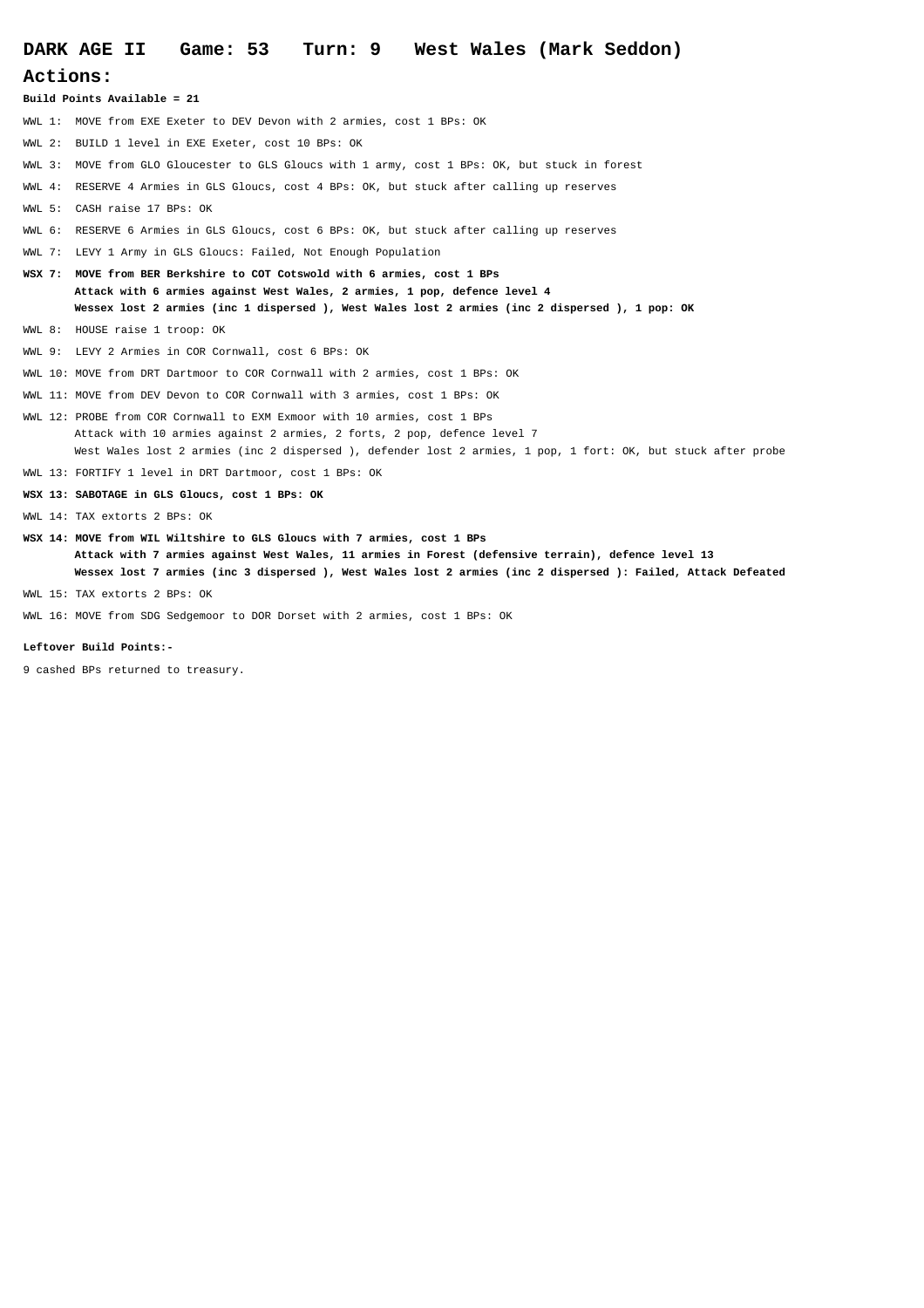**Address: Software Simulations Ltd, P.O.Box 2758, YEOVIL, BA20 2XH. Tel: 01935-475657. Fax: 01935-475659.**

**Turnfees: £2.50 for one, £10 for four, £20 for ten, or £36 for twenty. Cheques made payable to: Software Simulations Ltd**

**GM: Peter Calcraft Rules & Software Version: 2.7** Players shown in order of play next turn:-

**Dyfed DFD (Danny Williams, High King of the British) Reserves: Treasury 7, Army 2, Household 8** 

BRE Brecon, CAE \*Caerleon, CER Ceredigion, CRM \*Carmarthen, DEA Dean, DYF Dyfed, GOW Gower, GWE Gwent, HER Hereford MOR Morgannwg, RAD Radnor, WKS Warks, WOR Worcester

### **Scots SCO (Steve Rivera, Sub King to Irish) Reserves: Treasury 2, Army 2, Household 5**

ANG Anglesey, ANT Antrim, ARM Armagh, CHS Cheshire, CLW Clwyd, CRN \*Carnarvon, DAL Dalriada, MEA Meath, MRN Merionnyd, POW Powys SHR Shrewsbury, SNO Snowdonia

**Northumberland NMB (Simon Kiefer, Sub King to Mercia) Reserves: Treasury 18, Army 4, Household 2** 

CLE Cleveland, DEI Deira, HUM Humber, LES Leics, NOS Notts, NWK Newark, NYS North Yorks, PCK Pickering, PEN Pennines, RIP \*Ripon RMD Richmond, SHW Sherwood, SYS South Yorks, YOR \*York

**Strathclyde STR (Mike Williams, Sub King to Dyfed) Reserves: Treasury 25, Army 6, Fleet 5, Household 3** 

AYR Ayr, BAM \*Bamburgh, BRN Bernicia, DUM \*Dumbarton, EDI \*Edinburgh, ETT Ettrich, FEN Fenland, GLW Galloway, HUN Huntingdon KYL Kyle, LOT Lothian, NFK Norfolk, THE Thetford, TYN Tynedale, NTS North Sea, WSH Wash

**Irish IRI (Martin Crowsley, High King of the Gaels) Reserves: Treasury 15, Army 6, Fleet 1, Household 6** 

BRG Brega, CRK \*Cork, DUB \*Dublin, ELM Elmet, GAL Galway, KER Kerry, LEN Leinster, LIM \*Limerick, MAN Manchester, MUN Munster TIP Tiperary, WAT \*Waterford, WEX \*Wexford, CEL Celtic Sea, IRS Irish Sea, SEL Selway Firth

#### **Cumbria CMB (David Packer) Reserves: Treasury 5, Army 1, Fleet 2, Household 8**

CRL \*Carlisle, CUM Cumbria, DFS Dumfries, DUR Durham, IOM Isle Of Man, LAN \*Lancaster, LAS Lancs, PRE Preston, TEE Teesdale

### **Essex ESX (Richard Ashdown, Sub King to Mercia) Reserves: Treasury 20, Army 6**

BDS Bedfordshire, BED \*Bedford, BUC Bucks, CAM \*Cambridge, CMS Cambs, COL \*Colchester, ESS Essex, HRS Herts, LON \*London MAL Maldon, MID Middlesex, SAL \*St Albans, SFK Suffolk, SUR Surrey, SUS Sussex, WND Windsor, THM Thames

### **Kent KNT (Steve Richards) Reserves: Treasury 31, Army 2, Household 3**

CAN \*Canterbury, DOV \*Dover, KEN Kent, ROM Romney, THA Thanet, WEA Weald

### **Gwynedd GWD (Terry Coombes) Reserves: Treasury 27, Army 2, Household 7**

GWY Gwynedd, CAB Cardigan Bay

### **West Wales WWL (Mark Seddon) Reserves: Treasury 15, Army 13, Household 4**

COR Cornwall, DEV Devon, DOR Dorset, DRT Dartmoor, EVE Evesham, EXE \*Exeter, EXM Exmoor, GLO \*Gloucester, GLS Gloucs SDG Sedgemoor, SOM Somerset

**Wessex WSX (Richard Ashdown, Sub King to Mercia) Reserves: Treasury 11, Army 13, Household 8** 

BER Berkshire, COT Cotswold, HAM Hampshire, NEW New Forest, POR \*Portchester, WES Wessex, WIL Wiltshire, WIN \*Winchester

**East Anglia EAS (Simon Oldham, High King of the English) Reserves: Treasury 15, Army 8, Household 3**

NOR \*Norwich, YAR Yarmouth

### **Middle Angles MDA (Andy Van Vogt) Reserves: Treasury 2, Army 1, Household 7**

ARD Arden, LEI \*Leicester, NTH \*Northampton

### **Vikings VIK (Peter Green) Reserves: Treasury 2, Army 5, Fleet 1, Household 2**

CTH Caithness, DON Donegal, HEB Hebrides, ION Iona, IOW Isle Wight, MAY Mayo, MED Medway, ORK Orkney, ROC \*Rochester SHE Sheppey, ULS Ulster, CLY Clyde, ECH Eastern Channel, NIS Northern Isles, SOL Solent, WIS Western Isles

**Mercia MER (Greg Maldon, High King of the English) Reserves: Treasury 12** 

CHE \*Chester, DER \*Derby, DES Derbyshire, STF Stafford, TAM \*Tamworth, WAR \*Warwick, MSY Mersey

### **Picts PIC (Alan Harris, Sub King to Irish) Reserves: Treasury 4, Army 5, Fleet 1, Household 10**

ARG Argyll, ATH Atholl, FIF Fife, GRA Grantham, KIN Kintyre, LIN \*Lincoln, LIS Lincs, LSY Lindsey, MRY Moray, NHS Northants OXF Oxford, RCK Rockhampton, SKY Skye, STH Sutherland, STM \*Stamford, FOR Firth Of Forth, MRF Moray Firth

**\_\_\_\_\_\_\_\_\_\_\_\_\_\_\_\_\_\_\_\_\_\_\_\_\_\_\_\_\_\_\_\_\_\_\_\_\_\_\_\_\_\_\_\_\_\_\_\_\_\_\_\_\_\_\_\_\_\_\_\_\_\_\_\_\_\_\_\_\_\_\_\_\_\_**

#### Indicates Cities **Unowned Areas**

CHI \*Chichester, DUN \*Dunfermline, IPS Ipswich, MON Montrose, NOT \*Nottingham, SRL Stirling, WCK Wicklow, SEV Severn WCH Western Channel

The current leader has a VP total of 101 VPs **\_\_\_\_\_\_\_\_\_\_\_\_\_\_\_\_\_\_\_\_\_\_\_\_\_\_\_\_\_\_\_\_\_\_\_\_\_\_\_\_\_\_\_\_\_\_\_\_\_\_\_\_\_\_\_\_\_\_\_\_\_\_\_\_\_\_\_\_\_\_\_\_\_\_**

## **Deadline: Thursday 19th September**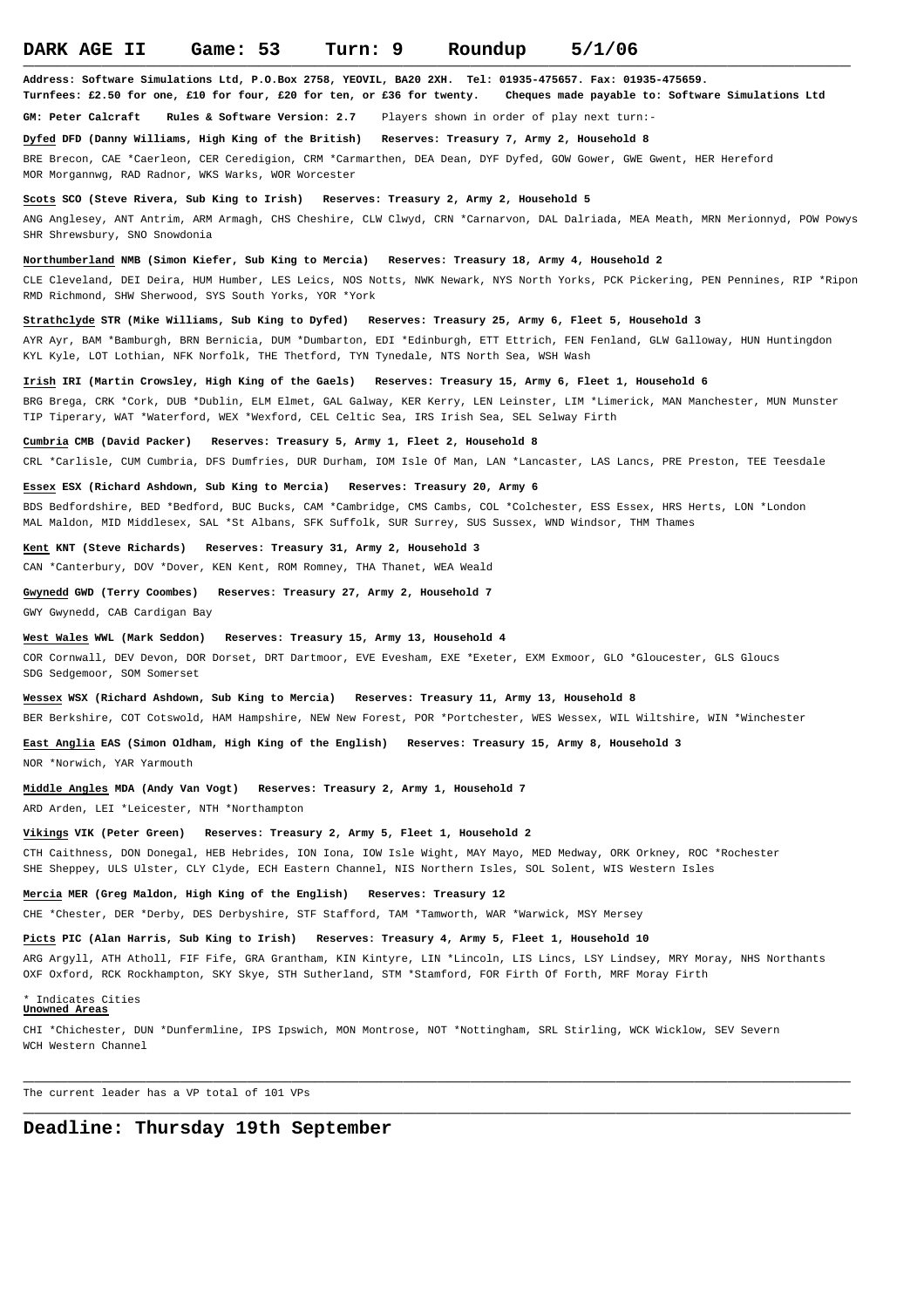Note: This map does NOT show connections or which areas are adjacent to which. Do NOT attempt to use it to plot movement.

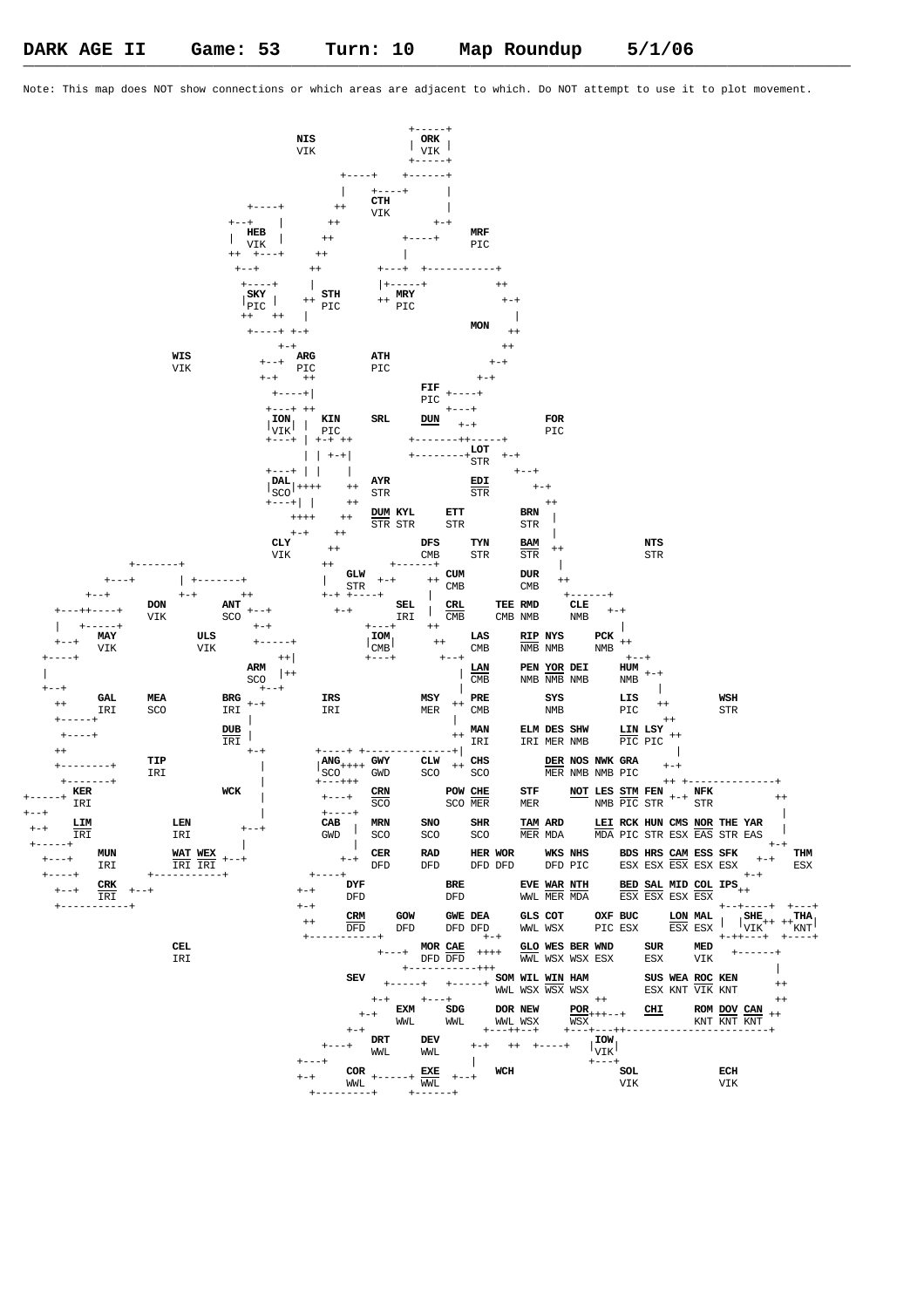- **Actions**
- **1: Dyfed captures WKS Warks from Mercia** 1: Scots invade GWY Gwynedd
- 
- 1: East Anglia attacks SFK Suffolk against Essex 1: Vikings attack HAM Hampshire against Wessex
- 1: Vikings attack HAM Hampshire against Wessex 1: Mercia fortifies DER Derby
- 1: Picts levy troops in NHS Northants 2: Dyfed levies troops in WOR Worcester
- 2: Irish call up fleet reserves in CEL Celtic Sea 2: Northumberland levies troops in LES Leics
- 2: Gwynedd levies troops in GWY Gwynedd 2: Cumbria fortifies PRE Preston
- 
- 3: Dyfed levies troops in WOR Worcester 3: Scots invade GWY Gwynedd
- 
- 3: Kent calls up army reserves in THA Thanet 3: Gwynedd lays siege to CRN Carnarvon

## **3: Strathclyde captures NFK Norfolk from East Anglia 3: Wessex captures SUS Sussex**

- 3: Cumbria levies troops in CUM Cumbria 3: Mercia fortifies DER Derby
- 3: Picts levy troops in NHS Northants 4: Northumberland fortifies LES Leics
- 
- **4: Essex captures SUS Sussex from Wessex** 4: Gwynedd recruits household
- 
- 
- 
- 5: Vikings call up fleet reserves in SOL Solent 5: Mercia levies troops in DER Derby
- 6: Scots call up army reserves in CRN Carnarvon 6: Essex calls up army reserves in SUR Surrey
- 
- 6: Strathclyde levies troops in THE Thetford 6: Middle Angles recruit household
- 
- 
- 
- 8: Northumberland levies troops in NYS North Yorks 8: West Wales recruit household
- 8: Wessex calls up army reserves in BER Berkshire 8: Mercia fortifies DER Derby
- 
- 
- 9: Wessex calls up army reserves in WIN Winchester 9: Middle Angles levy troops in ARD Arden
- 
- 10: Northumberland levies troops in NYS North Yorks 10: Essex levies troops in MID Middlesex
- 
- 
- 
- 
- 
- 
- 
- 
- 
- 
- Excess population lost in ROC Rochester
- 
- **1: Irish capture ELM Elmet from Mercia** 1: Northumberland calls up army reserves in PEN Pennines
	-
	-
	-
	-
	-
- 2: Mercia fortifies DER Derby 2: Picts levy troops in NHS Northants
	-
- 3: Irish levy troops in WEX Wexford 3: Northumberland levies troops in NOS Notts
	-
	-
	-
	-
- 4: Essex attacks SUS Sussex against Wessex 4: Essex attacks SUS Sussex against Wessex
	-
- 4: West Wales call up army reserves in GLS Gloucs 4: Strathclyde calls up army reserves in FEN Fenland
- 4: Picts recruit household 5: Dyfed levies troops in WOR Worcester
- 5: Northumberland fortifies NOS Notts 5: Strathclyde levies troops in HUN Huntingdon
	-
	-
- 6: Kent calls up army reserves in KEN Kent 6: West Wales call up army reserves in GLS Gloucs
	-
- 7: Dyfed levies troops in WOR Worcester 7: Scots call up army reserves in CLW Clwyd
- 7: Kent fortifies KEN Kent **7: Wessex captures COT Cotswold from West Wales**
- 7: Cumbria levies troops in PRE Preston 8: Scots call up army reserves in MRN Merionnyd
	-
	-
- 8: Picts levy troops in NHS Northants 19: 1998 9: Dyfed calls up army reserves in WOR Worcester
- 9: Essex levies troops in MID Middlesex 9: West Wales levy troops in COR Cornwall
	-
- 9: Mercia fortifies DER Derby **9: Picts capture OXF Oxford from Middle Angles**
	-
- 10: Kent levies troops in KEN Kent 10: Strathclyde levies troops in HUN Huntingdon
- 10: Cumbria fortifies PRE Preston **11: Scots capture SNO Snowdonia from Mercia**
- 11: Wessex calls up army reserves in POR Portchester 11: Cumbria fortifies CUM Cumbria
- **12: West Wales capture EXM Exmoor** 12: East Anglia recruits household
- 13: Dyfed levies troops in WOR Worcester 13: West Wales fortify DRT Dartmoor
- **14: Essex captures LON London** 14: Strathclyde levies troops in THE Thetford
- 14: Wessex attacks GLS Gloucs against West Wales 15: Irish levy troops in MAN Manchester
- 15: Wessex recruits household 15: Cumbria levies troops in LAS Lancs
- 16: Gwynedd levies troops in GWY Gwynedd 16: Middle Angles levy troops in NTH Northampton
- 16: Vikings levy troops in ROC Rochester 16: Picts call up army reserves in NHS Northants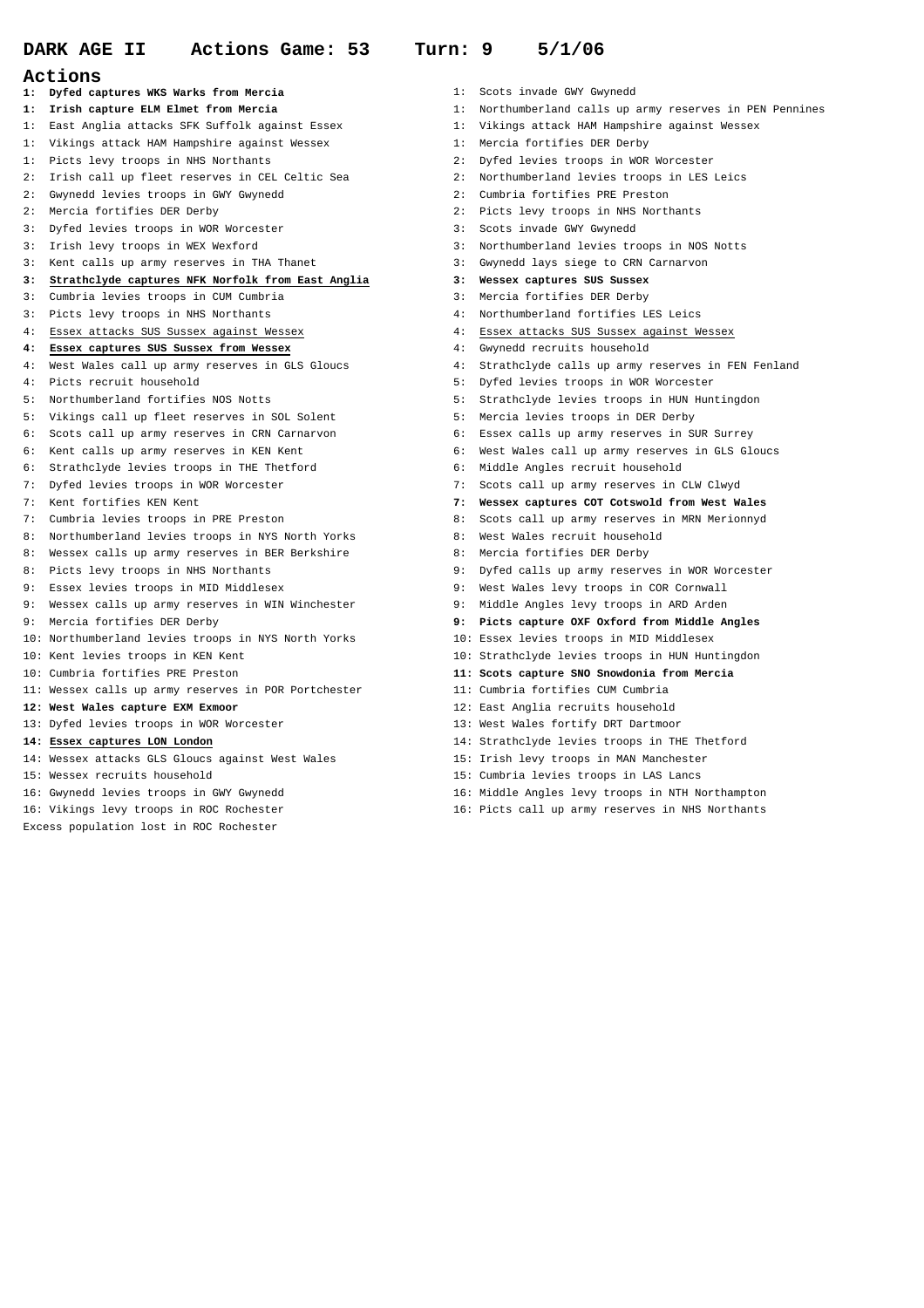## **DARK AGE II Messages Game: 53 Turn: 9 5/1/06**

### **Messages**

Cumbria-Irish: Chill out! It's only a game :-) Strathclyde-East Anglia: Turn east when you get to Lowestoft.

**WEBSITES** The sidetracks.co.uk website has waiting lists, progress reports, rules updates, downloads and information about using the email system. Our main "static" info & stuff is at pbmsports.co.uk, while the softsim.co.uk website has credit cards and online turnsheets. Anyone can see the first two, but for softsim you need to ask for a user name before you can get into it.

### \*\*\*\*\*\*\*\*\*\*\*\*\*\*\*\*\*\*\*\*\*\*\*\*\*\*\*\*\*\*\*\*\*\*\*\*\*\*\*\*\*\*\*\*\*\*\*\*\*\*\*\*\*\*\*\*\*\*\*\*\*\*\*\*\*\*\*\*\*\*\*\*\*\*\*\*\*\*\*\*\*\*\*\*\*\*\*\*\*\*\*\*\*\*\*\*\*\*\*\*\*\*\*\*\*\*\*\*\*\*\*\*\*\*\*\*\*\*\*\*

**EMAIL & PHONES** If you're an emailer it's worth listing a phone number as well - not everyone uses email. If you don't have email then you need to put your phone number in the roundup for people to contact you that way. When you need to talk to people who are available only by email then try your your local library. Plenty of people send and receive emails that way. Or ask around your friends to see if someone who has email will help out (they probably will).

**STANDBY PLACES** Don't forget that freemailers are allowed in Dark Age. You can tell people they can play online for free. There are bonus credits for recruiting new players (this applies if/when they later sign up to play as paying customers).

**INTRODUCTIONS** There's a bounty of FOUR credits for introducing anyone new to our games (it doesn't have to be the same game you're already in). Get them to mention you when they write in.

**FREEMAILERS** See the sidetracks website for information about freemailer positions. This is the easy way to introduce someone new, since there are some games they can play for free, if they can use the website for their orders and email for game reports. The recruiting bonus doesn't apply, but introducing someone new does qualify you for a freemailer position as well.

**STARTUPS** Details needed for applications are kingdom preferences and either a fiver (for startup and three turns) or some credits to transfer from the existing game (or the application form from the end of your last game). Any bonus in the current game also counts in the new one (but remind me when the game starts).

**BONUS & DISCOUNTS** Any bonus/discount you've got registered in one game of Dark Age can also be applied in other games of Dark Age. But it doesn't happen automatically: you need to tell me what bonus you've got where and which other positions should be updated to match. Don't forget, if you play in more than one game at a time you get the first bonus early (so you get a one-for-ten discount even before you've finished a game).

**VIKINGS & TRANSFERS** Getting beaten up in your current game? That's the time to go viking... . New starts are also available. You take with you any discount already earned (but if you want to earn a bigger discount then fight to the finish).